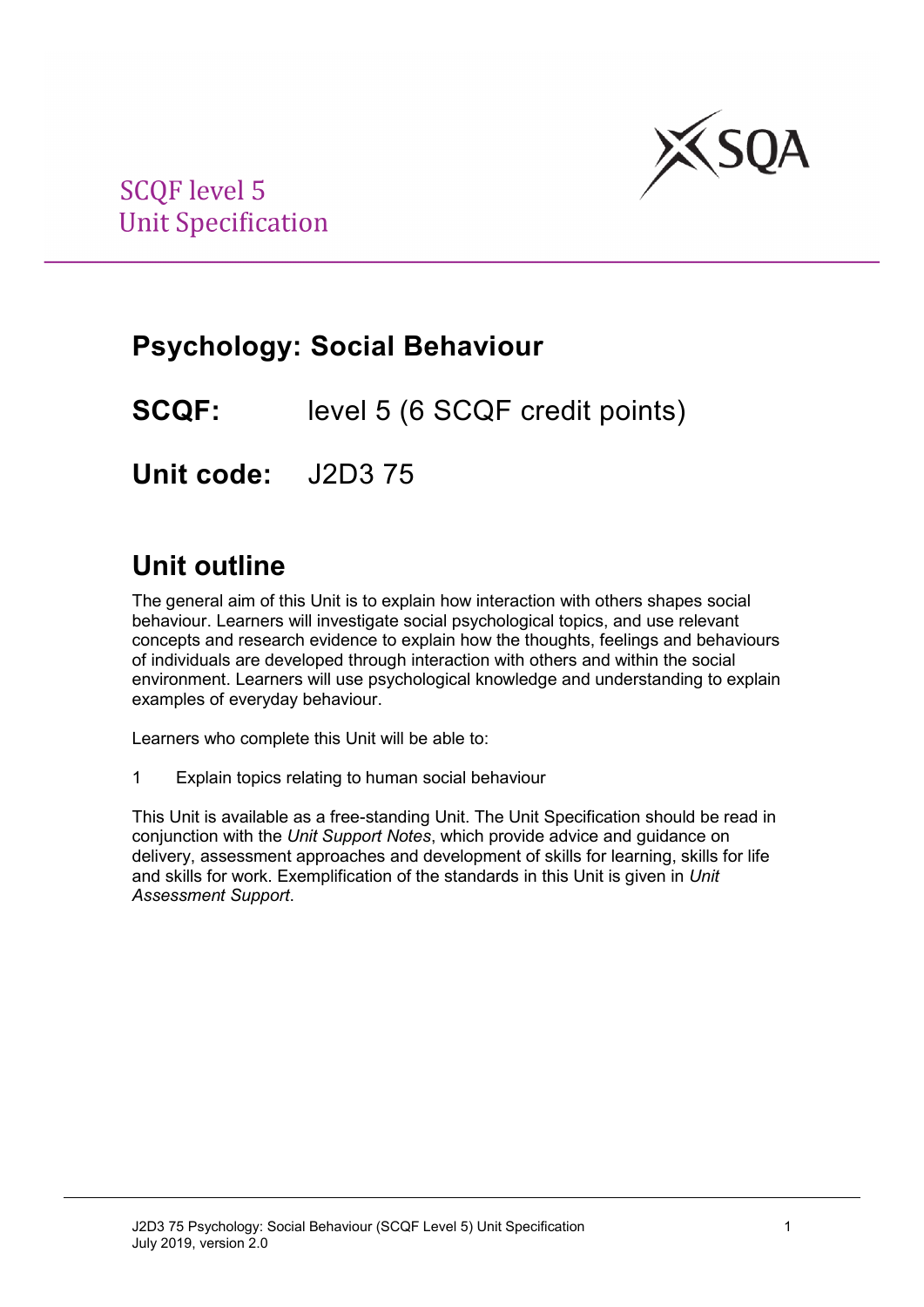### **Recommended entry**

Entry to this Unit is at the discretion of the centre. However, learners would normally be expected to have attained the skills, knowledge and understanding required by one or more of the following or equivalent qualifications and/or experience:

- ♦ National 4 People and Society Course or relevant component Units
- National 4 Biology Course or relevant component Units
- ♦ Social studies or social sciences Courses at SCQF level 4 or relevant component Units

### **Equality and inclusion**

This Unit Specification has been designed to ensure that there are no unnecessary barriers to learning or assessment. The individual needs of learners should be taken into account when planning learning experiences, selecting assessment methods or considering alternative evidence. For further information, please refer to the *Unit Support Notes.*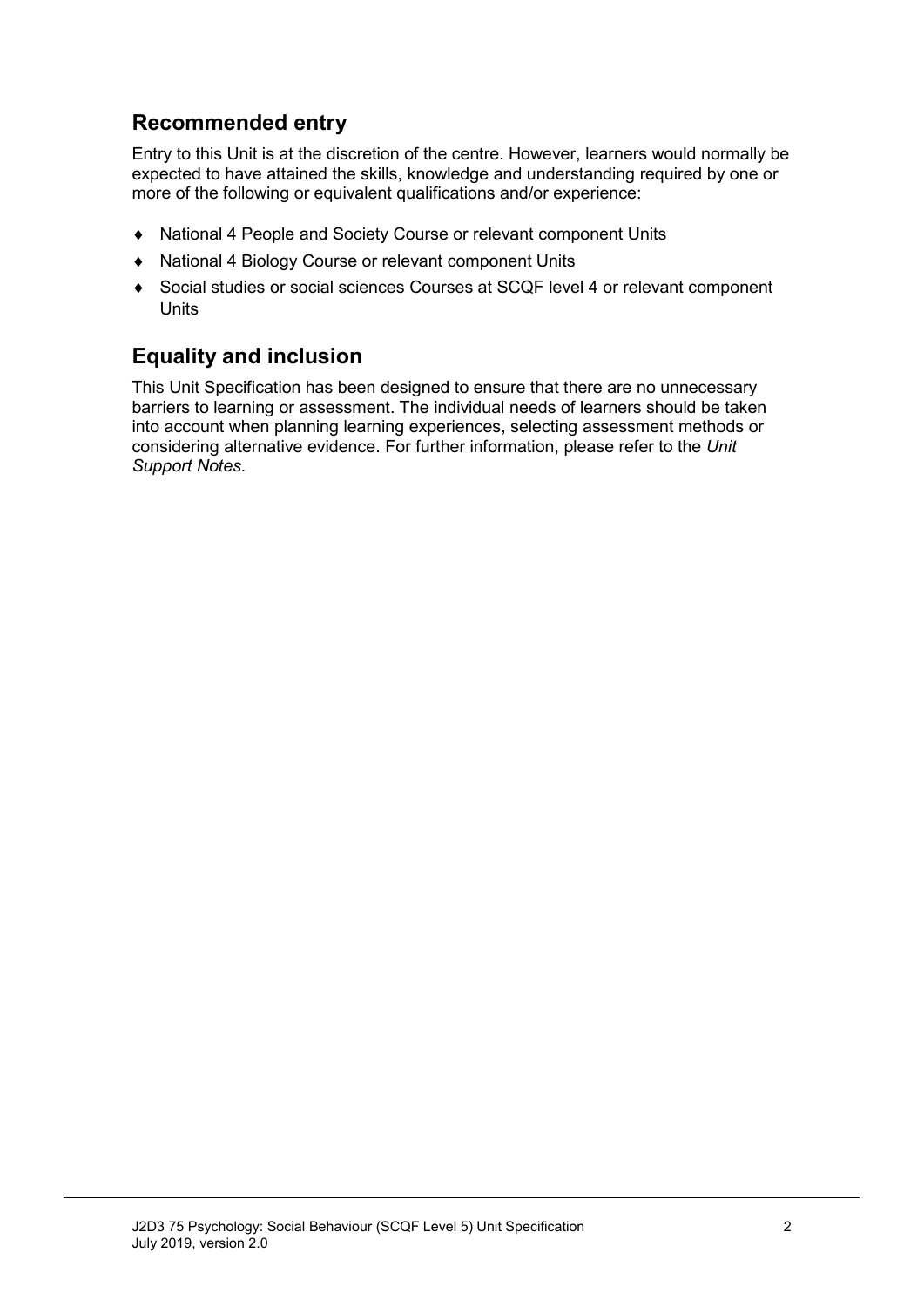# **Standards**

### **Outcomes and assessment standards**

### **Outcome 1**

The learner will:

#### **1 Explain topics relating to human social behaviour by:**

- 1.1 Describing a topic in social psychology<br>1.2 Explaining relevant concepts and psych
- Explaining relevant concepts and psychological research evidence that contributes to understanding of the topic
- 1.3 Using psychological knowledge to explain examples of everyday behaviour

### **Evidence Requirements for the Unit**

Assessors should use their professional judgement, subject knowledge and experience, and understanding of their learners, to determine the most appropriate ways to generate evidence and the conditions and contexts in which they are used.

Exemplification of assessment is provided in *Unit Assessment Support*. Advice and guidance on possible approaches to assessment is provided in the *Unit Support Notes*.

### **Assessment standard thresholds**

If a candidate successfully meets the requirements of the specified number of Assessment Standards they will be judged to have passed the Unit overall and no further re-assessment will be required.

The specific requirements for this Unit is as follows:

♦ the number of concepts is specified for assessment standard 1.3 and only one example of everyday social behaviour is required

It should be noted that there will still be the requirement for candidates to be given the opportunity to meet all Assessment Standards. The above threshold has been put in place to reduce the volume of re-assessment where that is required.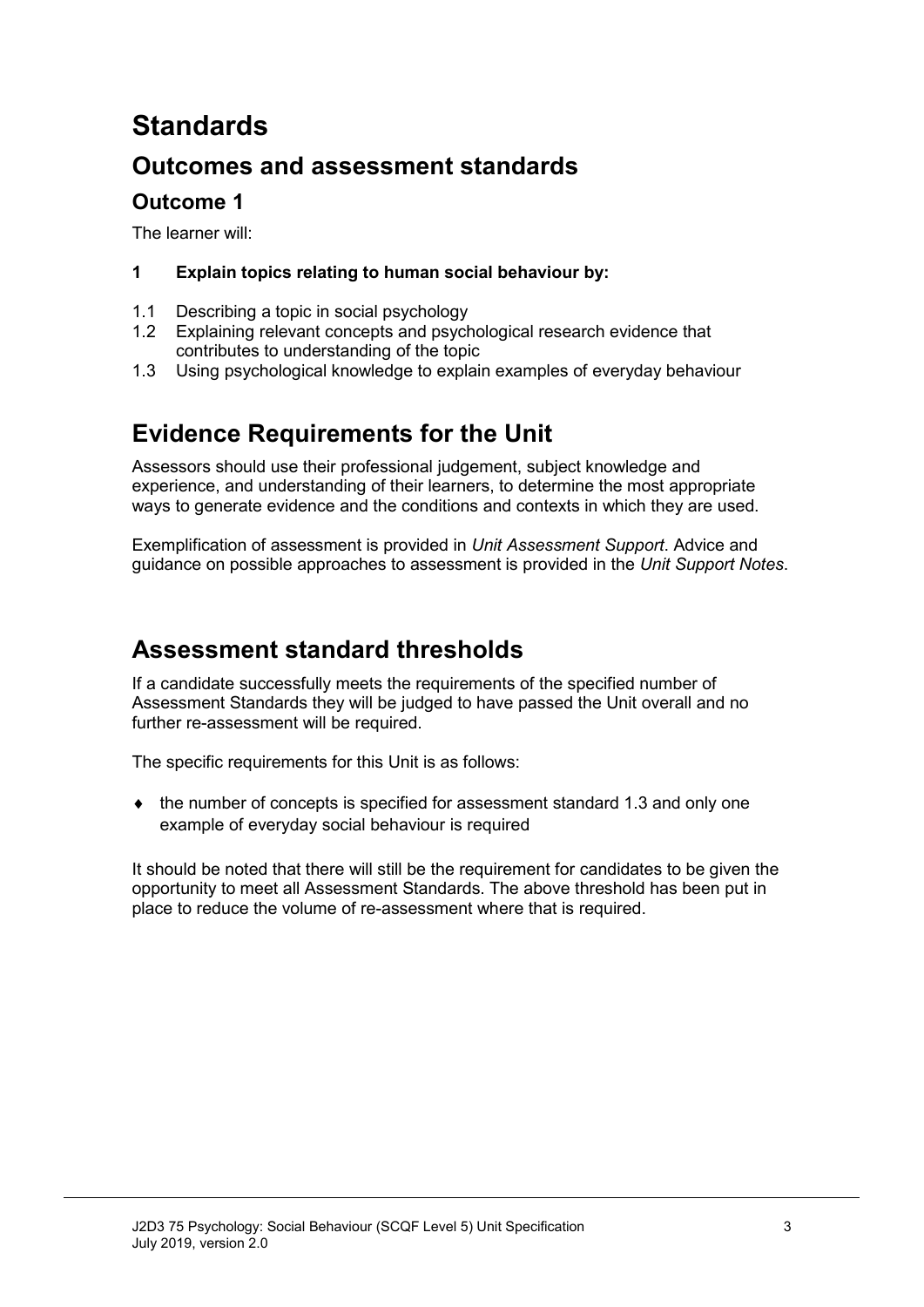# **Development of skills for learning, skills for life and skills for work**

It is expected that learners will develop broad, generic skills through this Unit. The skills that learners will be expected to improve on and develop through the Unit are based on SQA's Skills Framework: Skills for Learning, Skills for Life and Skills for Work and are drawn from the main skills areas listed below. These must be built into the Unit where there are appropriate opportunities.

#### **1 Literacy**

1.2 Writing

#### **3 Health and wellbeing**

3.1 Personal Learning

#### **5 Thinking skills**

- 5.3 Applying
- 5.4 Analysing and evaluating

Amplification of these is given in SQA's *Skills Framework: Skills for Learning, Skills for Life and Skills for Work.* The level of these skills should be at the same SCQF level as the Unit and be consistent with the SCQF level descriptor. Further information on building in skills for learning, skills for life and skills for work is given in the *Unit Support Notes.*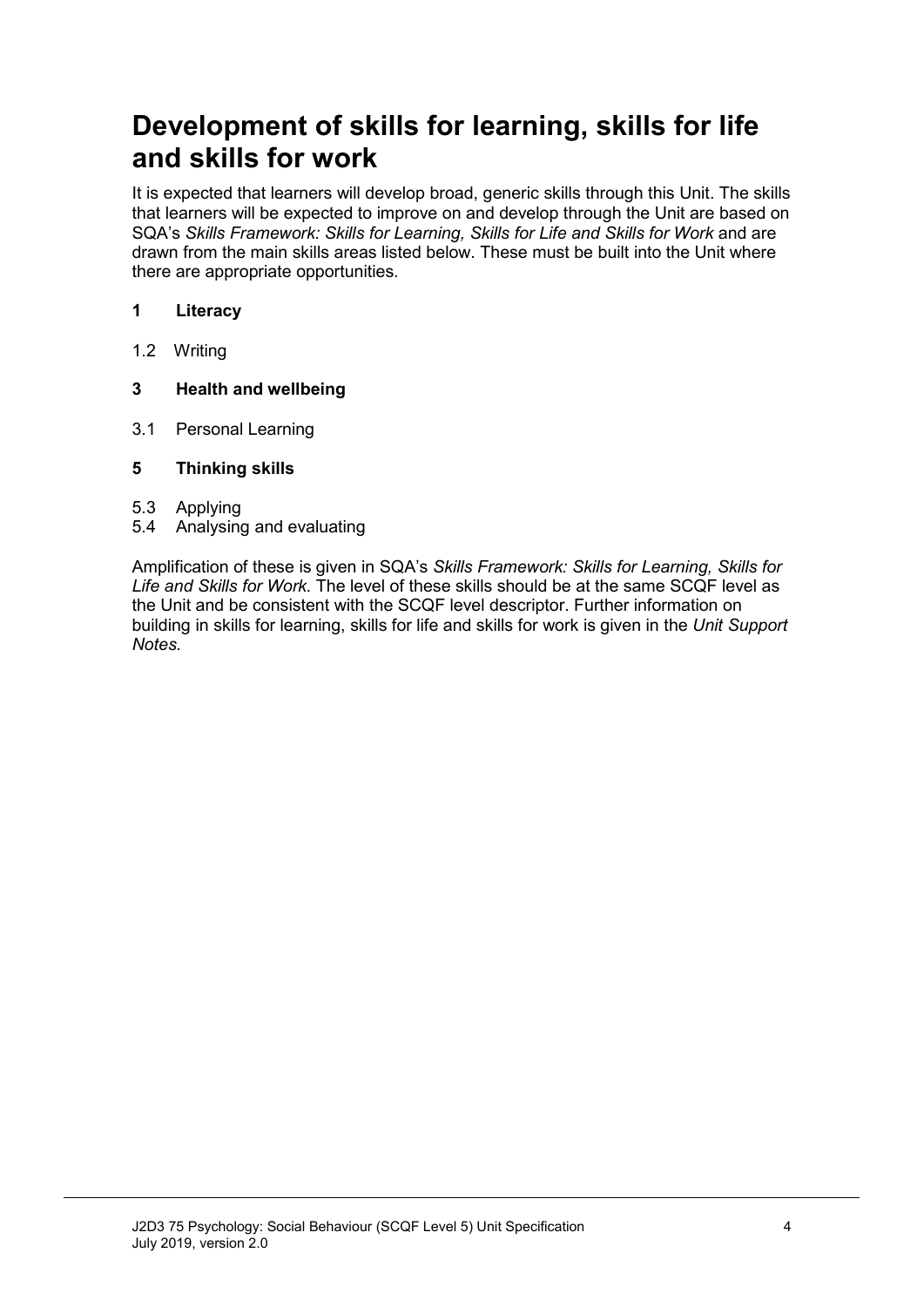# **Appendix: Unit support notes**

### **Introduction**

These support notes are not mandatory. They provide advice and guidance on approaches to delivering and assessing this Unit. They are intended for teachers and lecturers who are delivering this Unit. They should be read in conjunction with:

- ♦ the *Unit Specification*
- ♦ the *Unit Assessment Support packs*

### **Developing skills, knowledge and understanding**

Teachers and lecturers are free to select the skills, knowledge, understanding and contexts which are most appropriate for delivery in their centres.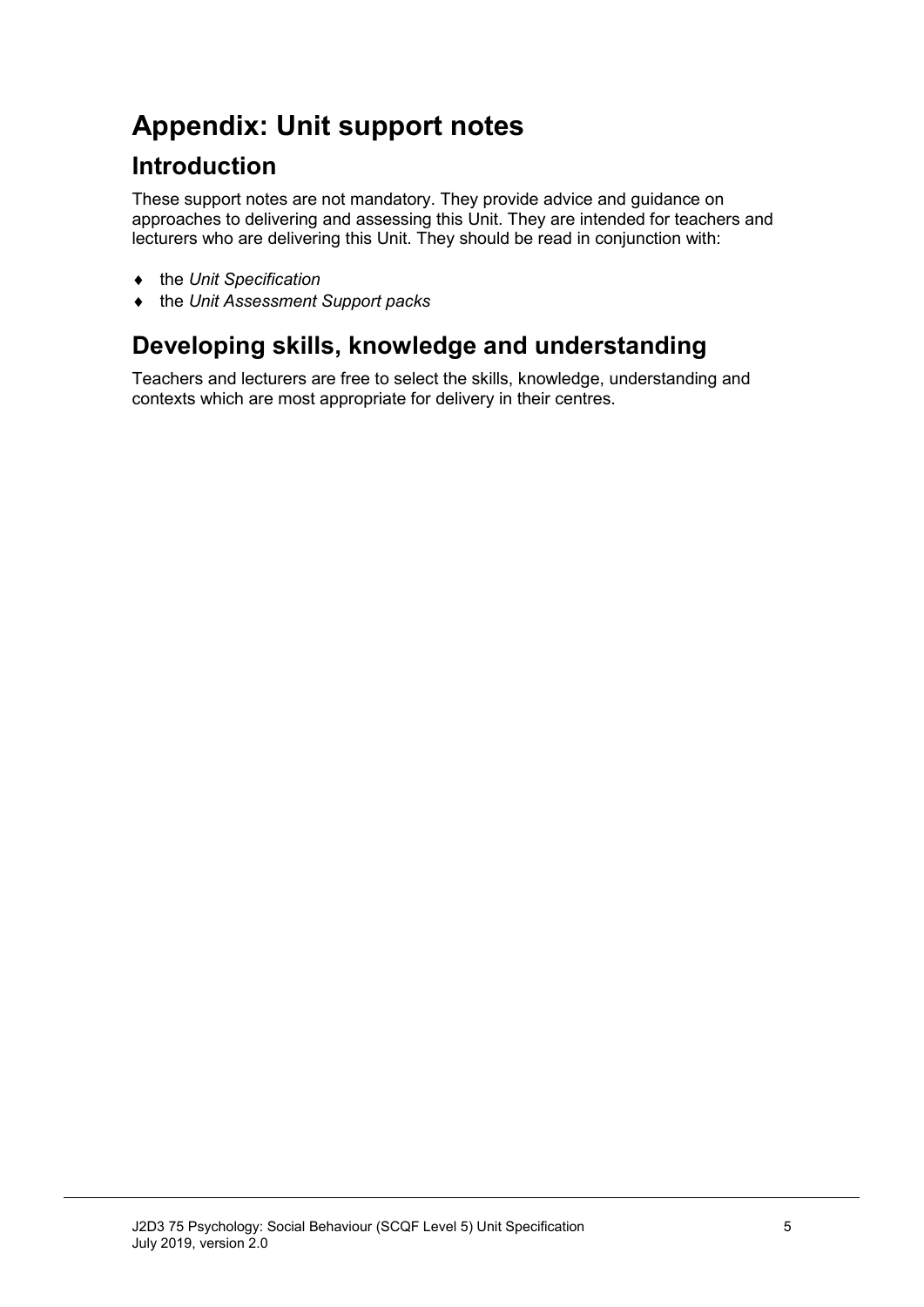# **Approaches to learning and teaching**

This Unit is designed to provide flexibility and choice for both the learner and delivering centre. Approaches to learning and teaching should enhance opportunities for all learners to achieve their full potential, whether working in a whole-class, small group or supported self-study situation.

It is good practice to use a variety of learning and teaching methods so that learners' interest and motivation are maintained and individual preferences for different learning styles are promoted. Throughout learning and teaching activities, account should be taken of the prior knowledge that learners may have.

Tasks should be open to allow for personalisation and choice as well as enabling learners to work at a suitable pace with appropriate support. Discussion groups or personal investigation and research are excellent ways of promoting some independence in learning. Learners have the opportunity to study social behaviour topics in this Unit, with scope for personalisation in the choice of topics.

At this level, secondary sources such as textbooks will be more suitable than original research articles. Many learners will be new to the terminology used in psychology, and should be guided towards suitable sources of information; they may not be aware that general-interest articles and websites are often biased, inaccurate or incomplete. As a general guideline, it should be possible to obtain a full research citation from the sources used. Learners should be encouraged to contribute to their own learning and to present their work using a range of sources of evidence. There are many possible sources that can be referred to, including: textbooks, published articles and researchbased web articles.

#### **Topics:**

When choosing a topic relevant to social behaviour, teachers/lecturers should check the topic can meet the requirements of the Unit. Does the topic?

- ♦ provide scope for the learner to explain concepts and/or theories associated with the topic
- ♦ have sufficient accessible psychological research evidence that contributes to understanding human behaviour for the topic
- ♦ have real-world applications relevant to everyday behaviour

Optional topic suggestions:

- ♦ conformity
- altruism
- aggression
- propaganda and persuasion
- non-verbal behaviour
- prejudice
- interpersonal attraction
- or another suitable topic selected by the centre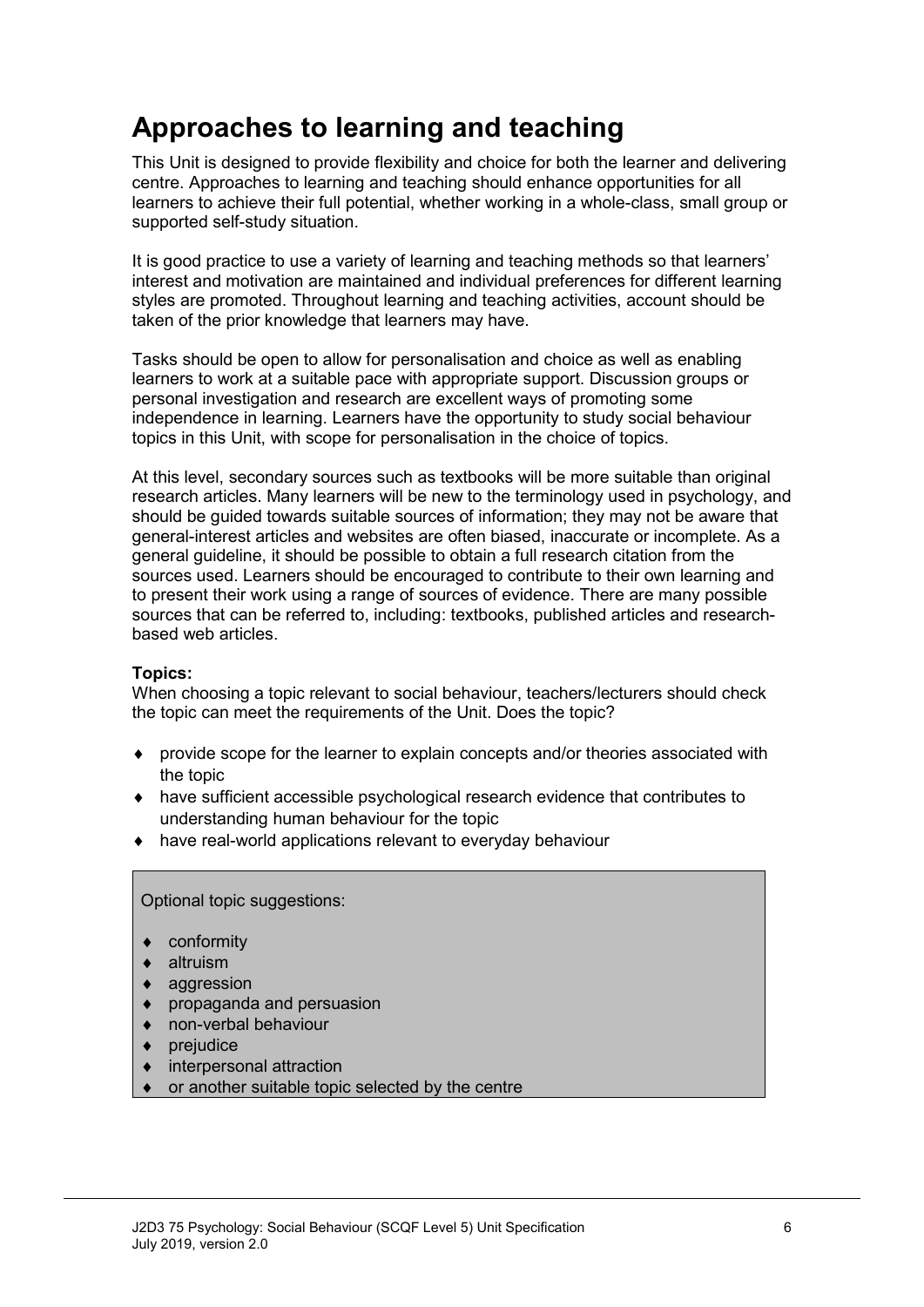For the topic of *conformity* learners could explore:

- $\bullet$  explanations of conformity, including informational and normative social influence, compliance and internalisation
- ♦ individual, situational and cultural factors in conformity
- ♦ minority and majority influence
- ♦ research studies on conformity including Mori, K, and Arai, M (2010), *No need to fake it*: Reproduction of the Asch experiment without confederates. International Journal of Psychology, 45 (5), 390-397

For the topic of *altruism* learners could explore:

- ♦ theories of altruism (empathy-altruism hypothesis, negative state relief model)
- ♦ characteristics of a person in need
- ♦ characteristics of a helpful person
- ♦ bystander behaviour
- ♦ Latane and Darley's cognitive model
- $\bullet$  individualistic and collectivistic societies

For the topic of *aggression*, learners could explore:

- ♦ theories of aggression (psychoanalytic approach, ethological approach, frustrationaggression hypothesis, social learning theory)
- ♦ Sheehan, M.J., Watson, M.W. (2008). Reciprocal influences between maternal discipline techniques and aggression in children and adolescents. *Aggressive Behavior, 34*(3), 245-255
- ♦ aggression and the media
- ♦ research studies into the effects of media violence
- ♦ video games and aggression (Goodson and Pearson, 2011)
- ♦ personal and situational factors

For the topic of *non-verbal behaviour* learners could explore:

- ♦ types of non-verbal behaviour (paralinguistics, facial expressions, eye gaze, gestures, postures, proxemics, haptics, clothing and body decoration)
- ♦ functions of non-verbal behaviour (express emotions, express interpersonal attitudes, accompany speech in managing the cues of interaction between speakers and listeners, self-presentation of personality, rituals)
- ♦ cross-cultural differences in non-verbal behaviour
- ♦ gender differences in non-verbal behaviour
- ♦ the role of nature and nurture in non-verbal behaviour
- ♦ research studies on non-verbal behaviour

For the topic of *prejudice* learners could explore:

- ♦ stereotyping, prejudice and discrimination
- ♦ racism, sexism, nationalism, classism
- ♦ theories of prejudice (the authoritarian personality, social identity theory)
- ♦ research studies on prejudice
- ♦ reduction of prejudice (education, increasing contact)
- ♦ institutional racism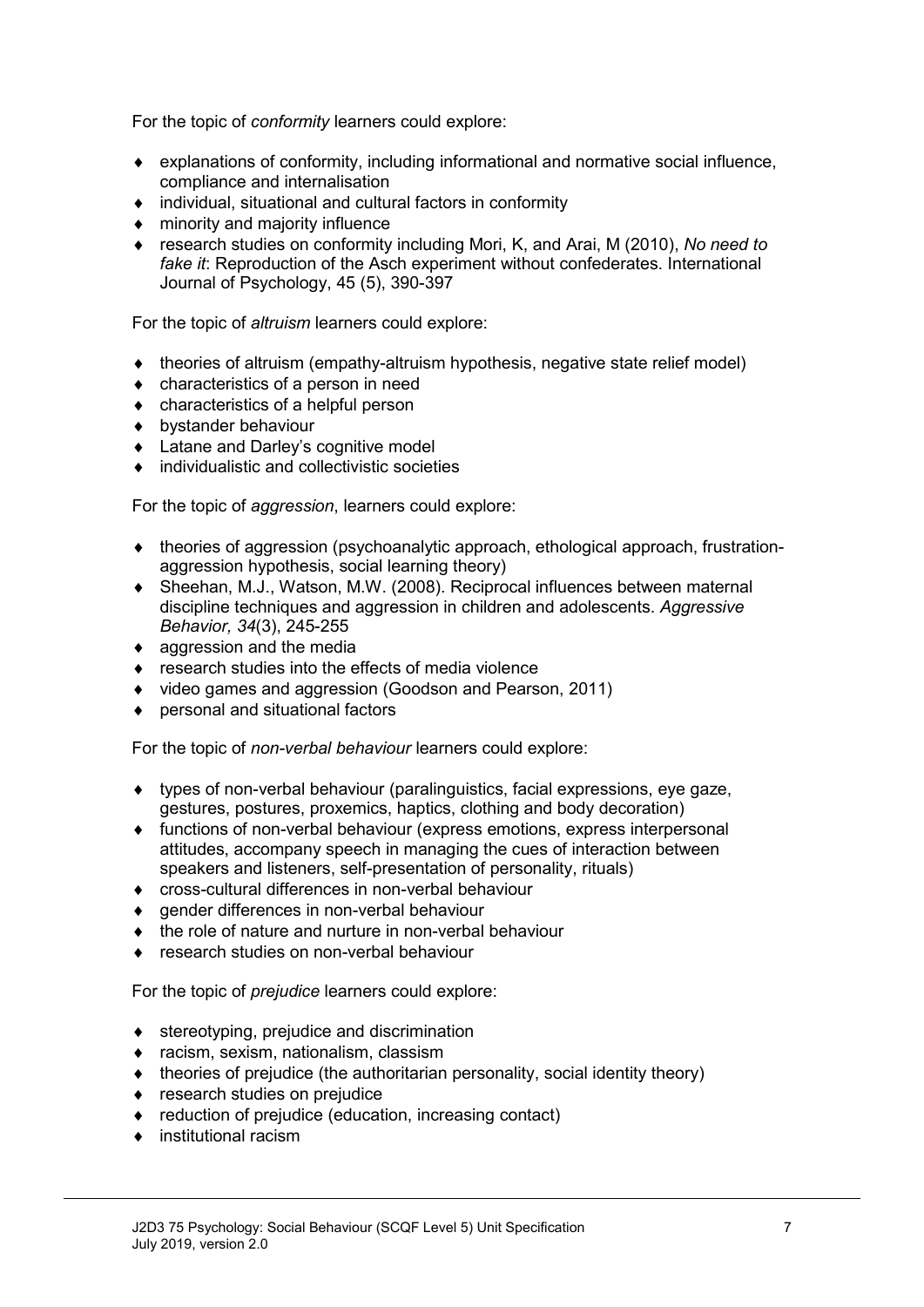For the topic of *interpersonal attraction* learners could explore:

- ♦ causes of interpersonal attraction (physical attractiveness, propinquity, familiarity, similarity, complementarity, reciprocal liking)
- $\bullet$  matching hypothesis
- ♦ social exchange theory
- ♦ evolutionary theories
- ♦ research studies on interpersonal attraction

For the topic of *propaganda* learners could explore:

- ♦ definition of propaganda
- ♦ types of propaganda techniques (assertion, bandwagon, card stacking)
- ♦ media for transmitting propaganda messages (news reports, government reports, historical revision, junk science, books, leaflets, films, radio, television, posters)
- ♦ theories (fundamental attribution error, communication theory)
- ♦ war propaganda, public health propaganda, advertising propaganda

| <b>Theme</b>       | <b>Mandatory topic</b> | Selected topic           |
|--------------------|------------------------|--------------------------|
| Advertising        | Conformity             | Propaganda               |
| <b>Riots</b>       | Conformity             | Prejudice                |
| Peer pressure      | Conformity             | Interpersonal Attraction |
| Gender differences | Conformity             | Non-verbal behaviour     |

Centres may use a thematic approach to link two topics:

The *Research* Unit may be delivered and assessed alongside this Unit to add relevance and avoid duplication. Learners will apply the knowledge and understanding from the *Research* Unit to evaluate the research evidence in the topic areas.

Examples of possible learning and teaching approaches for topics are outlined below.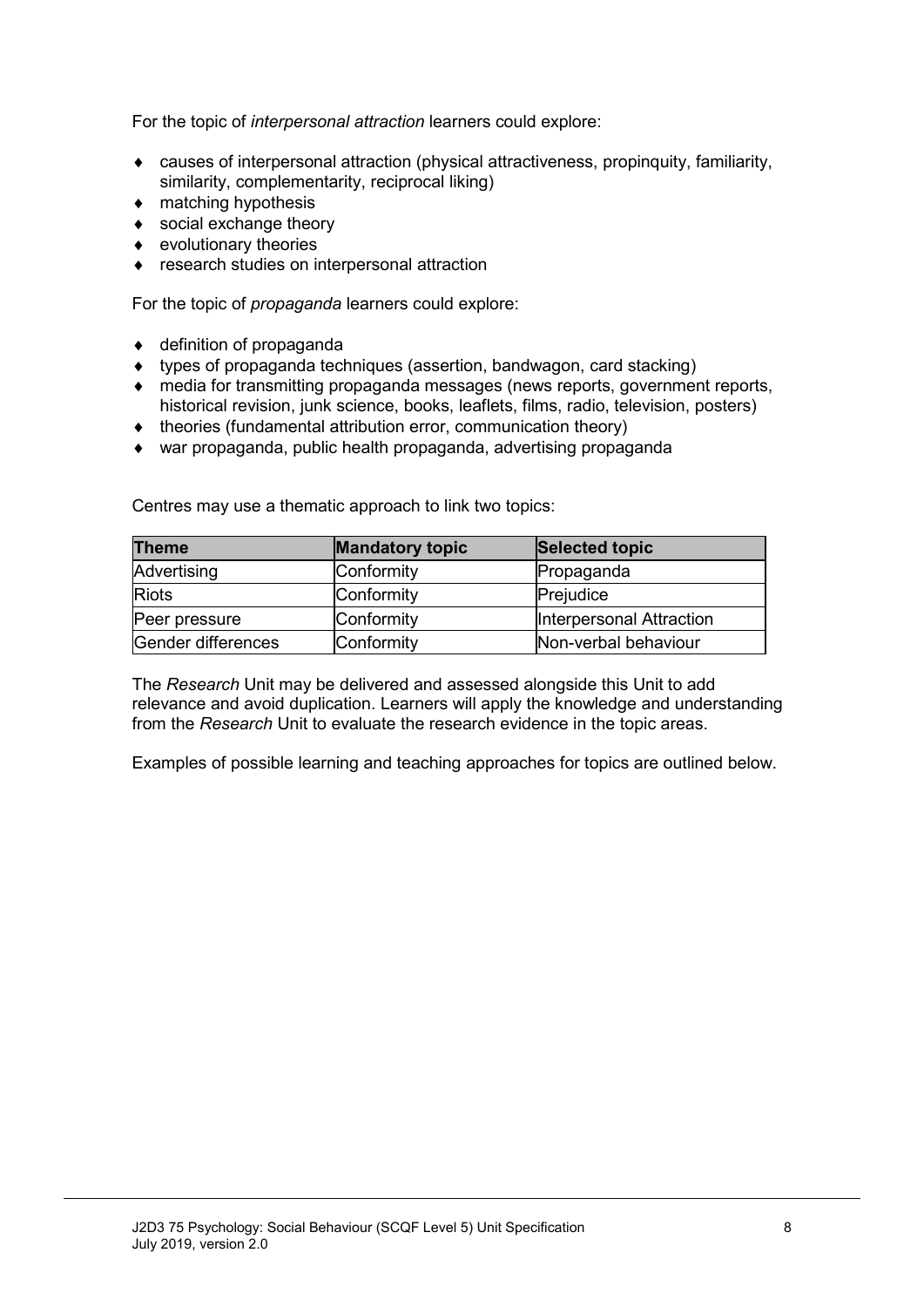Mind mapping of prior knowledge topics.

Group work or teacher led questioning may be appropriate to stimulate discussion.

Ask learners to make an observational checklist to record the number of aggressive acts in a video recording. This highlights the difficulties in defining aggression and in recording it.

Individual and group presentations on topics.

An online discussion on a topic that is moderated by the teacher/lecturer.

Collecting notes from video programmes or class exercises with the intention of putting the information into an essay or report.

Discussion of current news issues relevant to topics.

Being involved in role-play activities where learners play the role of a major theorist from a topic.

Individual or group presentations, eg prezi, role play.

Create a leaflet or poster on the main points and explanations of a topic.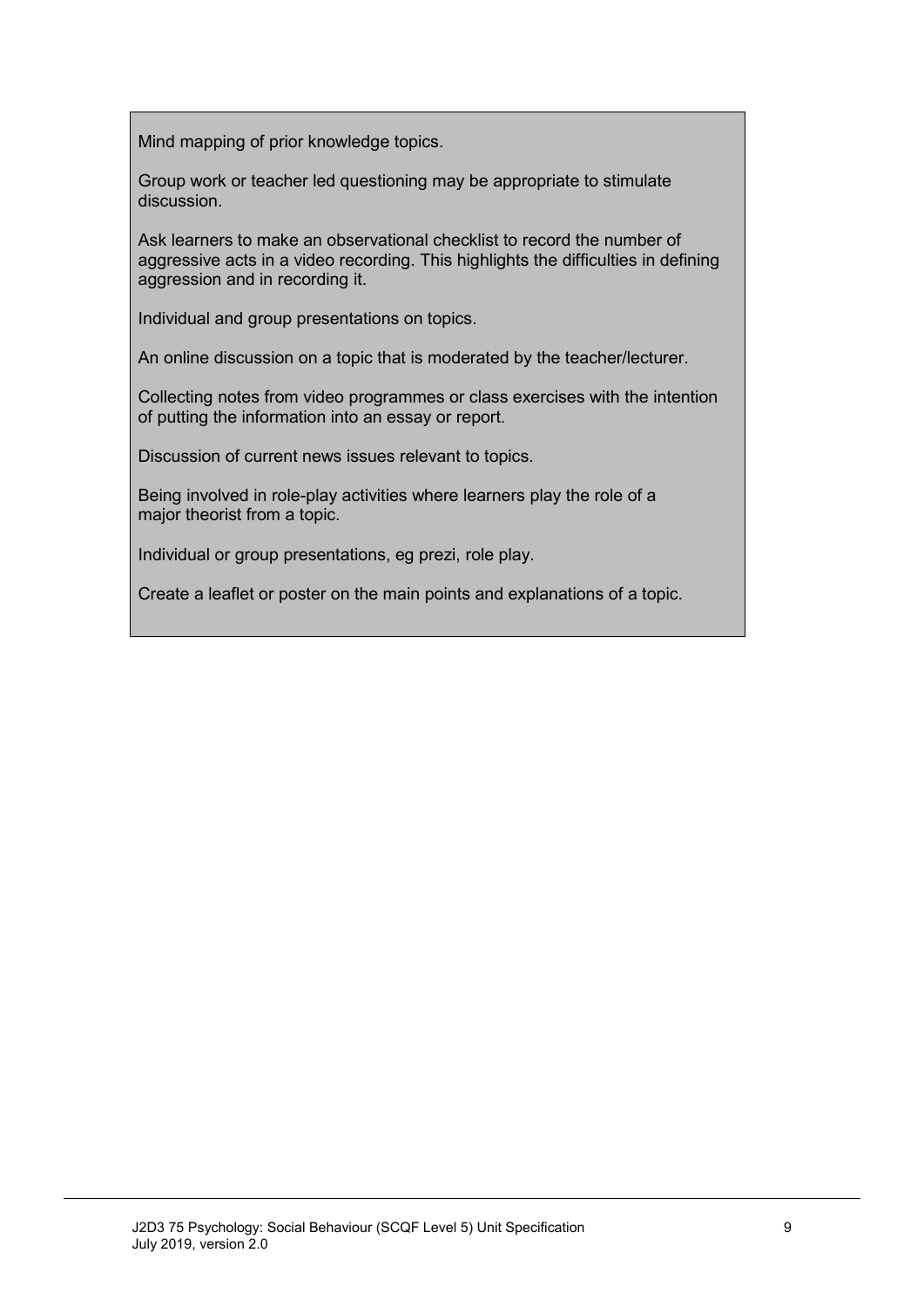## **Approaches to assessment**

There are a number of ways in which evidence for Unit assessment could be generated. **This Unit has one Outcome with a set of coherent Assessment Standards designed to promote holistic assessment.**

Evidence may be gathered in a variety of forms that best suit the needs of the learner and individual centres. Ideas for generating assessment evidence are recorded/oral responses; academic posters, individual or group presentations, information leaflets; traditional question papers or a portfolio of evidence.

All learners must have evidence that they have individually met the Assessment Standards to gain this Unit.

**Assessment: Vignette, image, video clip, audio recording, drama** One way of assessing this Unit may be to provide the learners with an example of behaviour in a real-life situation, eg a young person being influenced by the media and peers to behave in a particular way. This straightforward scenario could be a centre-devised vignette, an image or an adapted article with associated questions.

Alternative assessment approaches include:

♦ open-book tests, eg providing a stimulus piece with associated questions

Evidence could be able to be generated and held in a variety of formats that best suits the needs of the learner and centre. Assessors must choose an assessment format which takes into account the needs of all learners and implement the assessment at an appropriate stage in the Unit.

#### **Combining assessment within Units**

Assessment could be combined in this Unit by holistically assessing all the Outcomes of the Unit in a single assessment. When assessment within the Unit is holistic, teachers and lecturers should take particular care to track the evidence for each individual Outcome.

#### **Authenticity**

When the teacher/lecturer does not have this *direct evidence*, they will need to take steps to confirm that the learner's evidence was genuinely produced by them.

There are a number of techniques and strategies for ensuring that learners present work which is their own. For more guidance, please refer to SQA's Guide to [Assessment.](http://www.sqa.org.uk/files_ccc/GuideToAssessment.pdf)

Guidance on assessment and re-assessment is also available in SQA's Guide to Assessment available on SQA's website.